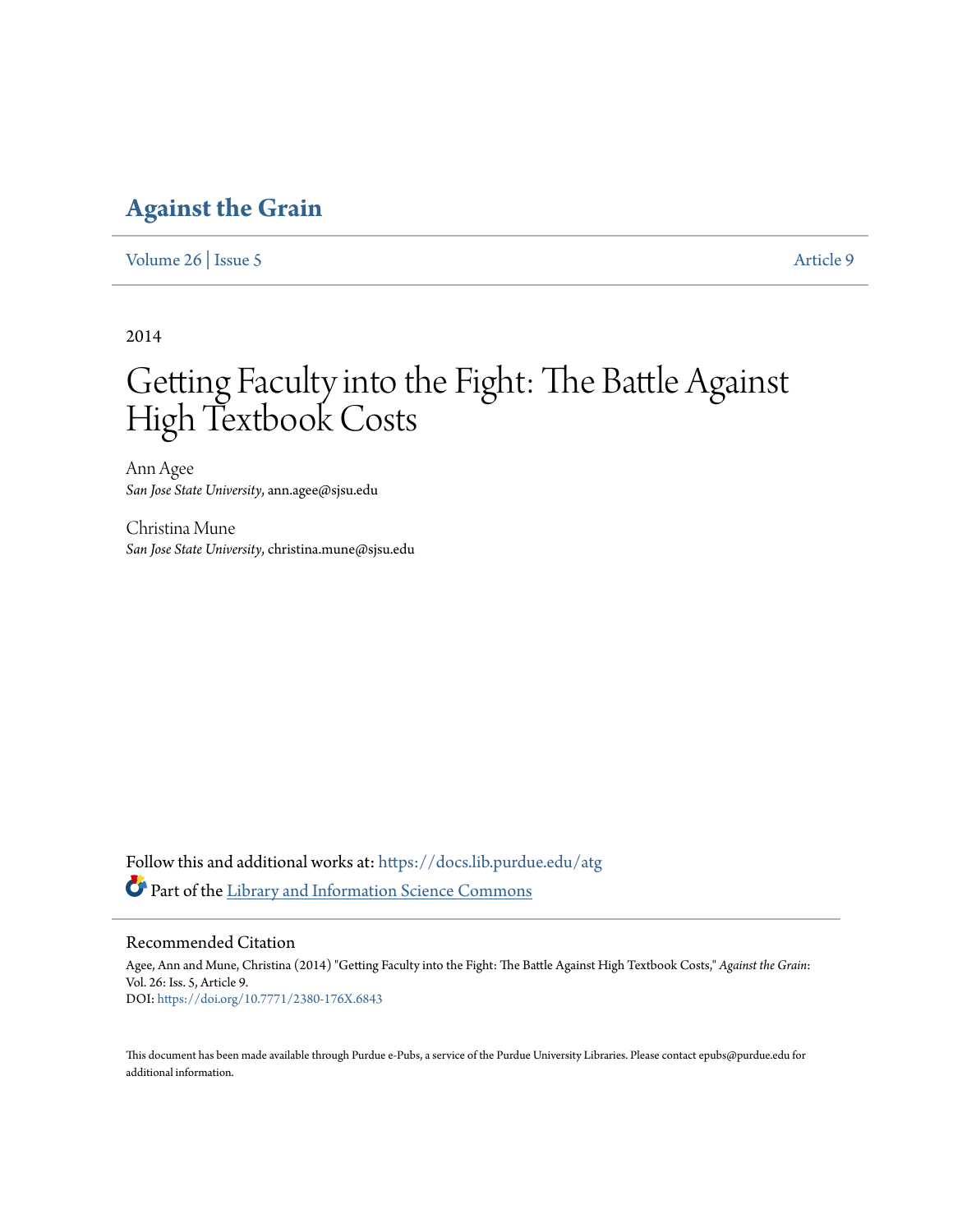# Getting Faculty into the Fight: The Battle Against High Textbook Costs

by **Ann Agee** (Academic Liaison Librarian, San Jose State University) <ann.agee@sjsu.edu>

and **Christina Mune** (Academic Liaison Librarian, San Jose State University) <Christina.mune@sisu.edu>

*"For one semester to save money, I didn't buy the textbooks necessary for the class... I didn't have enough money to buy textbooks, so my GPA dropped drastically from a 3.4 to a 2.9."*

This quote from a **San Jose State University**  (**SJSU**) student in 2012 underlies the situation facing many students across the country as textbook costs continue to rise at three times the rate of overall consumer prices.<sup>1</sup> The quote also epitomizes the motivation behind the Affordable Learning Solutions (ALS) initiative. This **California State University** (**CSU**) system initiative promotes the adoption of low-cost and free classroom materials by faculty across the 23 **CSU** campuses. Its goal: to lower the cost of a college education for students.

For faculty, there are many challenges to replacing traditional, commercially-published textbooks with alternative learning materials. This change requires not just swapping out a book but redesigning syllabi, modifying lesson plans, recreating assessments, and rewriting lecture notes. Faculty can also lose access to the timesaving supplements that frequently come with a textbook, such as test banks, instructor's manuals, PowerPoint presentations, and prepared lecture notes.

There are additional barriers to making this change, especially when using open educational resources (OER), teaching and learning materials that are freely available online. The absence of an easy, centralized way to find OER and a lack of quality control for these learning objects can make locating an appropriate resource time-consuming and frustrating. Once an OER

is found, technical problems can arise if it is not compatible with the devices students are using. Self-authored materials are an alternative to OER but demand even more of a faculty member's time to create. Library materials, another alternative, still require the time necessary to research and compile them for classroom use.

These were the obstacles we needed to overcome when ALS was rolled out at **SJSU** in 2012. At **SJSU**, and many other **CSU** campuses, the ALS initiative is coordinated by librarians, professionals committed to providing equal access to information. To kick off the campaign on the **SJSU** campus, an ALS Fair was held with speakers from the Education division of Apple, Flat World Knowledge, and Open.Michigan, the **University of Michigan** initiative that encourages faculty to use, create, and share OER. A student panel spoke about the effects of textbook prices on their education, and a panel of faculty already using textbook alternatives outlined their approaches. A raffle — with iTunes gift cards and two iPads donated by the campus bookstore as prizes topped off the event.

After this opener, an ALS Website was created to provide faculty with information on finding open resources (*library.sjsu.edu/als*), a Webinar was provided for online instructors, and workshops were held where faculty could work one-on-one with librarians to find open



Head of Collection Development & Preservation George Mason University, Fairfax, VA • <dgibbs@gmu.edu>

**BORN & LIVED:** Ohio, Alabama, North Carolina, Boston, Paris, New York, San Francisco, Los Angeles, DC. **Early life:** Loner, nerd, bookworm. **PROFESSIONAL CAREER AND ACTIVITIES:** Grad student, book editor, Web editor, librarian (College of San Mateo, Georgetown, George Mason). **In my spare time:** Amateur musician (clarinet, piano), quality TV. **PET PEEVES:** Tailgaters (drivers and pedestrians), loud talkers. **Philosophy:** Carpe diem. **How/Where do I see the industry in five YEARS:** Hopefully publishers will be offering print and eBooks as a bundle. **David Gibbs**

resources and library eBooks for their classes. eBooks from the library appeal to faculty as both authoritative and easily accessible to their students, and ALS capitalized on this interest early by creating the Textbooks Available as eBooks in the Library list. *http://library. sjsu.edu/affordable-learning-solutions/textbooks-available-ebooks-library*

#### **Textbooks Available as eBooks in the Library (TABL) List**

The list is created with the help of one of the library's campus partners, the **Spartan Bookstore**, a **Barnes & Noble** outlet. Before each semester begins, the bookstore shares its list of textbooks ordered by faculty with the library's Technical Services department. The library matches this list of textbooks to the library's collection of nearly 130,000 multiple-use eBooks. This is a painstaking process because the format of the bookstore's list and the library's catalog are not a precise match and the data needs to be reformatted by hand. However, in the Spring 2012 semester, a total of 126 textbook titles were found to be available in the library's eBook collection.

Once posted to the library's Website, the TABL list is promoted to students through social media and the campus newspaper. In the Spring 2012 semester, usage of the 126 eBooks increased by 794% compared to the previous term's usage. Classes that had a combined total enrollment of more than 1,700 students were using these eBooks as either required or supplementary textbooks. Using these enrollment figures and the books' usage statistics, it was projected that the TABL list saved students more than \$50,000 in its first semester. Combined with usage figures from the Fall 2012 list, this estimate grew to over \$200,000. The list is now in its fifth semester, and its success is reflected in new library collection practices that give preference to multi-user eBooks.

While this for-profit/library partnership may seem like an unusual relationship, bookstore management indicates that selling textbooks is no longer the main retail goal of a campus bookstore; rentals, digital books, and merchandise provide a much higher profit margin. For the bookstore, creating positive partnerships with other departments on campus balances the loss of a fraction of their book sales.

### **Textbook Alternatives Project (TAP)**

While working with faculty to replace textbooks with library content and OER, we recognized the considerable amount of effort required in these adoptions. Material must be evaluated, courses redesigned, and new assessments created. Clearly, faculty deserve recognition and support for such efforts.